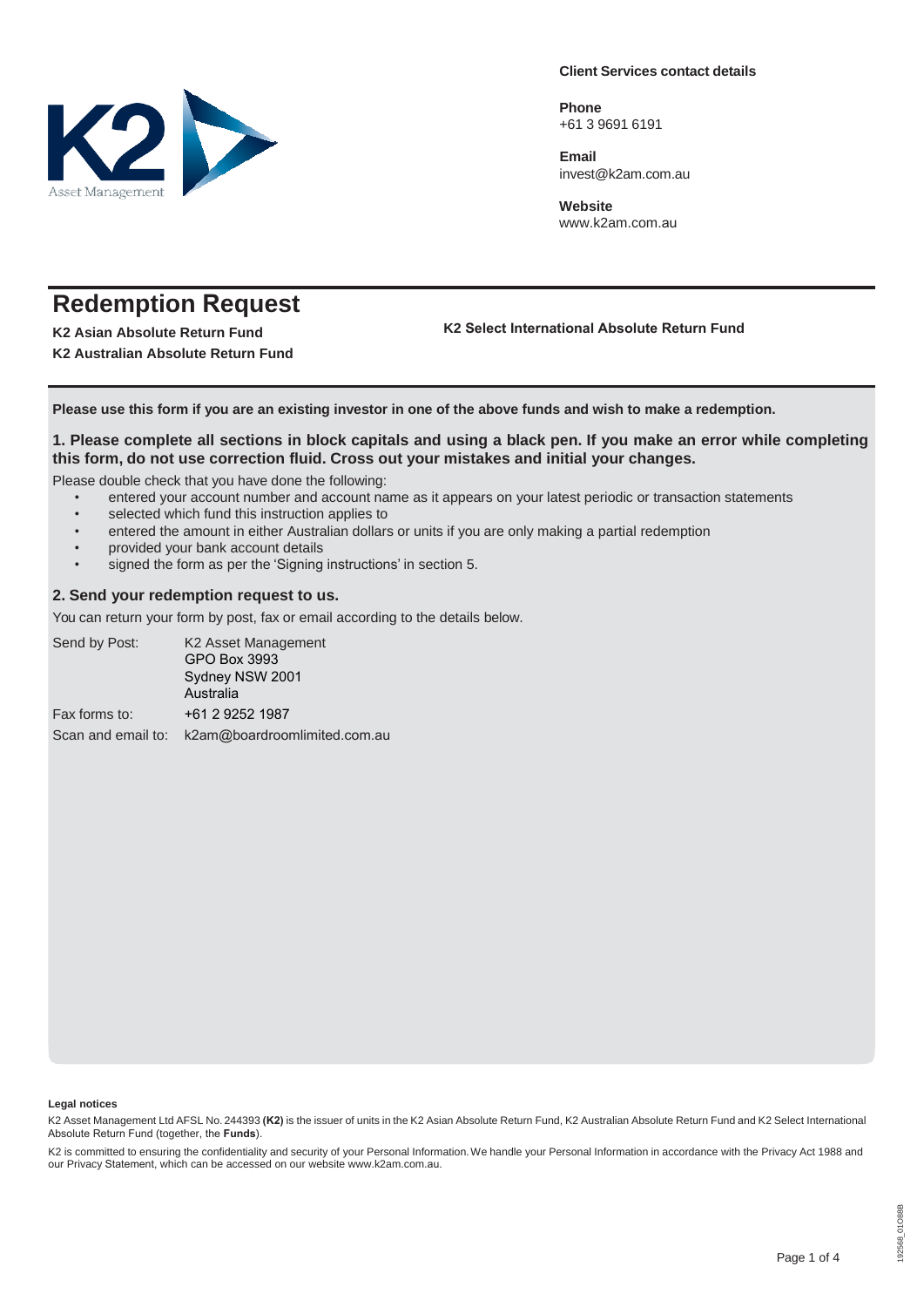## **Redemption Request**

### **1. Investor details**

| Account number |  |  |  |  |  |  |  |
|----------------|--|--|--|--|--|--|--|
|                |  |  |  |  |  |  |  |
| Account name   |  |  |  |  |  |  |  |
|                |  |  |  |  |  |  |  |
|                |  |  |  |  |  |  |  |

### **2. Fund selection**

Please indicate which fund/s you wish to redeem from. If it is a partial redemption please select the fund/s below and proceed to section 3. If it is a full redemption please select the fund/s below and proceed to section 4.

|                                              | Partial<br>Redemption | Full<br>Redemption |
|----------------------------------------------|-----------------------|--------------------|
| K <sub>2</sub> Asian Absolute Return Fund    |                       |                    |
| K2 Australian Absolute Return Fund           |                       |                    |
| K2 Select International Absolute Return Fund |                       |                    |

### **3. Redemption details**

If you are making a partial redemption please specify the number of units or dollar amount you wish to redeem. To keep your account open, we currently require a minimum balance of AUD 20,000. If your balance after redemption is lower than the minimum we will contact you as we will be unable to process your request.

| K2 Asian Absolute Return Fund                | <b>AUD amount</b><br>×<br><b>Units</b><br>$\bullet$                 |  |
|----------------------------------------------|---------------------------------------------------------------------|--|
| K2 Australian Absolute Return Fund           | <b>AUD amount</b><br>$\bullet$<br><b>Units</b><br>$\blacksquare$    |  |
| K2 Select International Absolute Return Fund | <b>AUD amount</b><br>$\mathbf{r}$<br><b>Units</b><br>$\blacksquare$ |  |

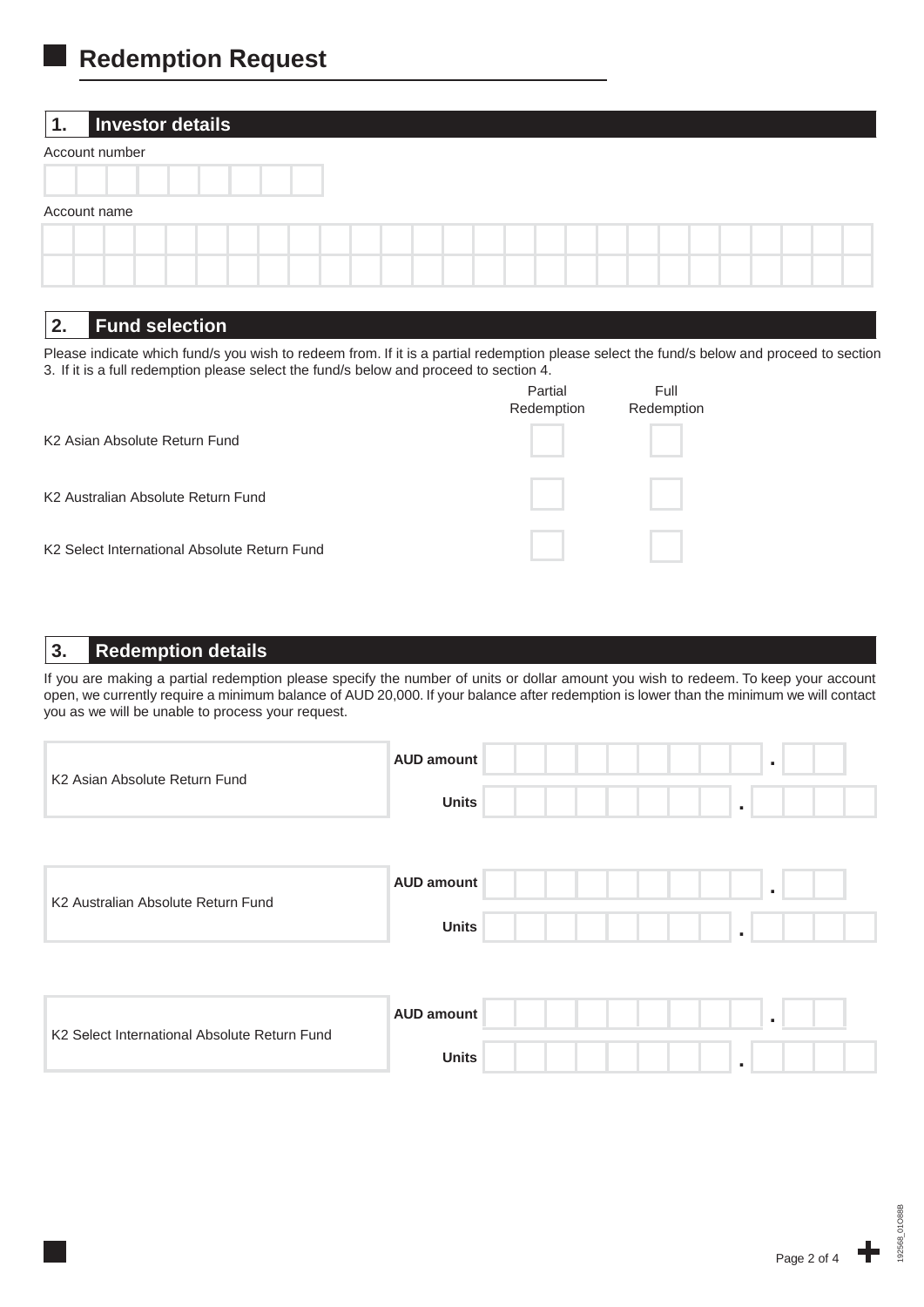## **4. Payment of proceeds**

Redemption proceeds will be paid into the bank account below which must be in the name of the investor/s. To avoid fraudulent requests we will not make any payments into third party bank accounts. There may be a delay in finalising payment to ensure that the redemption request is genuine.

#### **Australian bank account details**

Please provide the Australian bank account details in order to receive your distribution payments and/or future redemption payments. Payments will only be made to a bank account held in the name of the investor/s. Payments will not be made into third party bank accounts.

### Bank name

| Branch name              |                |  |
|--------------------------|----------------|--|
|                          |                |  |
| <b>BSB</b> number        | Account number |  |
| $\overline{\phantom{a}}$ |                |  |
| Bank account name        |                |  |
|                          |                |  |

### **Foreign bank account details**

Please provide bank account details in order to receive your distribution payments and/or future redemption payments. Payments will only be made to a bank account held in the name of the investor/s. Payments will not be made into third party bank accounts.

| Bank name |  |
|-----------|--|
|-----------|--|

| Bank address      |  |  |  |  |  |  |  |  |  |
|-------------------|--|--|--|--|--|--|--|--|--|
|                   |  |  |  |  |  |  |  |  |  |
|                   |  |  |  |  |  |  |  |  |  |
| Bank account name |  |  |  |  |  |  |  |  |  |
|                   |  |  |  |  |  |  |  |  |  |
| Account number    |  |  |  |  |  |  |  |  |  |
|                   |  |  |  |  |  |  |  |  |  |
| SWIFT/BIC         |  |  |  |  |  |  |  |  |  |
|                   |  |  |  |  |  |  |  |  |  |

Due to the complexity of foreign bank accounts, we may need to contact you for more information.